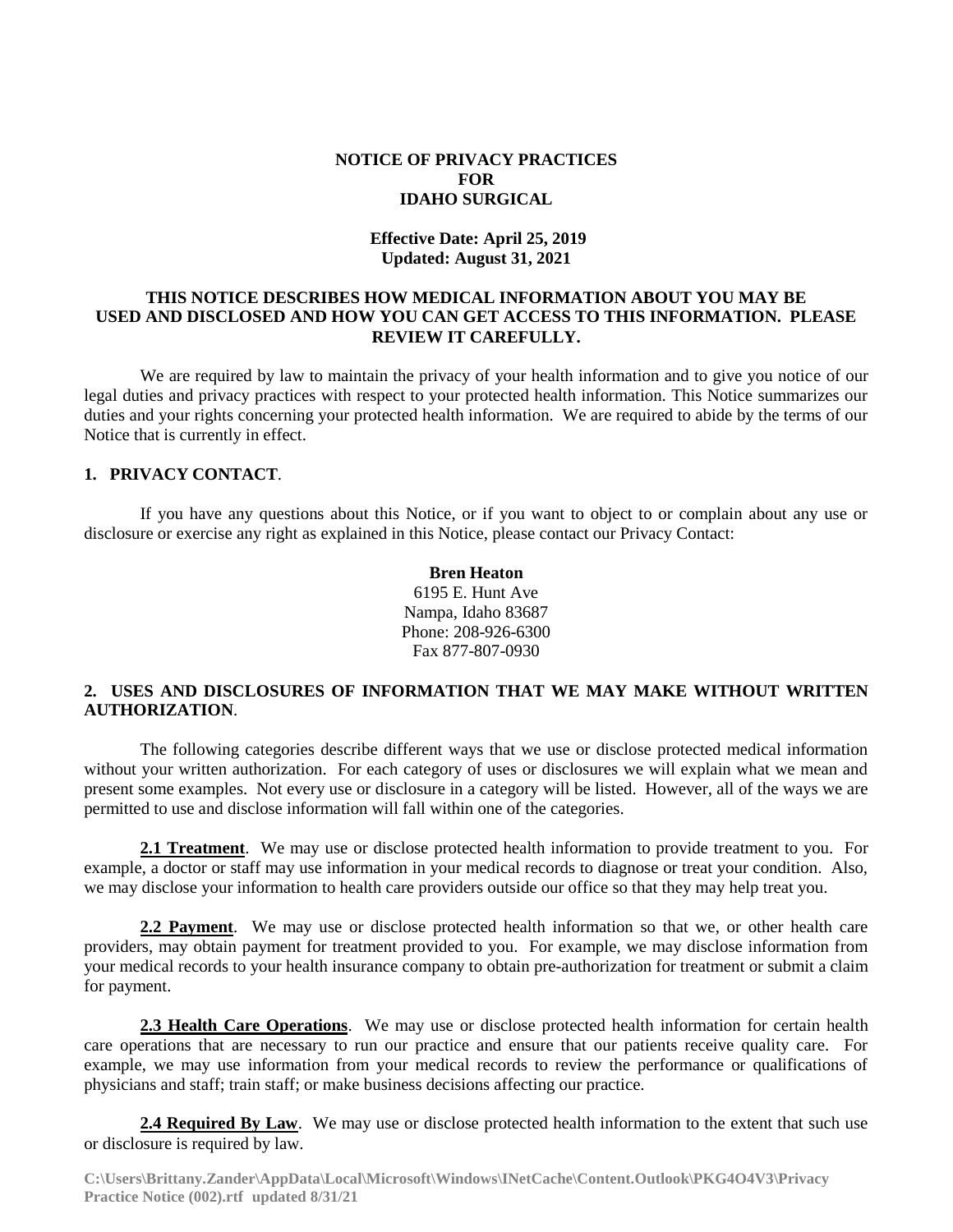Medical Identity Theft Protection

Pursuant to Federal Law, we are required to develop written identity theft protection policies. IDAHO SURGICAL program includes its existing policies and procedures relating to patient privacy and the security of electronic Personal Health Information, and other policies designed to detect, prevent and mitigate the risk of medical identity theft to our patients. Should our systems be breached, we will investigate and notify all appropriate government agencies of the breach, and we will take reasonable measures to prevent further breaches. We will also notify you and offer you information about available appropriate identity theft monitoring resources. As part of our protection plan, we may ask you to present appropriate identification before receiving services or before obtaining copies of your medical records or other health information. Should you ever suspect you have been the victim of medical identity theft in connection with services provided by IDAHO SURGICAL, please contact our Privacy Officer immediately."

**2.5 Threat to Health or Safety**. We may use or disclose protected health information to avert a serious threat to your health or safety or the health and safety of others.

**2.6 Abuse or Neglect**. We must disclose protected health information to the appropriate government agency if we believe it is related to child abuse or neglect, or if we believe that you have been a victim of abuse, neglect or domestic violence.

**2.7 Communicable Diseases**. We are required to disclose protected health information concerning certain communicable diseases to the appropriate government agency. To the extent authorized by law, we may also disclose protected health information to a person who may have been exposed to a communicable disease or may otherwise be at risk of contracting or spreading the disease or condition.

**2.8 Public Health Activities**. We may use or disclose protected health information for certain public health activities, such as reporting information necessary to prevent or control disease, injury or disability; reporting births and deaths; or reporting limited information for Federal Drug Administration activities.

**2.9 Health Oversight Activities**. We may disclose protected health information to governmental health oversight agencies to help them perform certain activities authorized by law, such as audits, investigations, and inspections.

**2.10 Judicial and Administrative Proceedings**. We may disclose protected health information in response to an order of a court or administrative tribunal. We may also disclose protected health information in response to a subpoena, discovery request or other lawful process if we receive satisfactory assurances from the person requesting the information that they have made efforts to inform you of the request or to obtain a protective order.

**2.11 Law Enforcement**. We may disclose protected health information, subject to specific limitations, for certain law enforcement purposes, including to identify, locate, or catch a suspect, fugitive, material witness or missing person; to provide information about the victim of a crime; to alert law enforcement that a person may have died as a result of a crime; or to report a crime.

**2.12 National Security**. We may disclose protected health information to authorized federal officials for national security activities.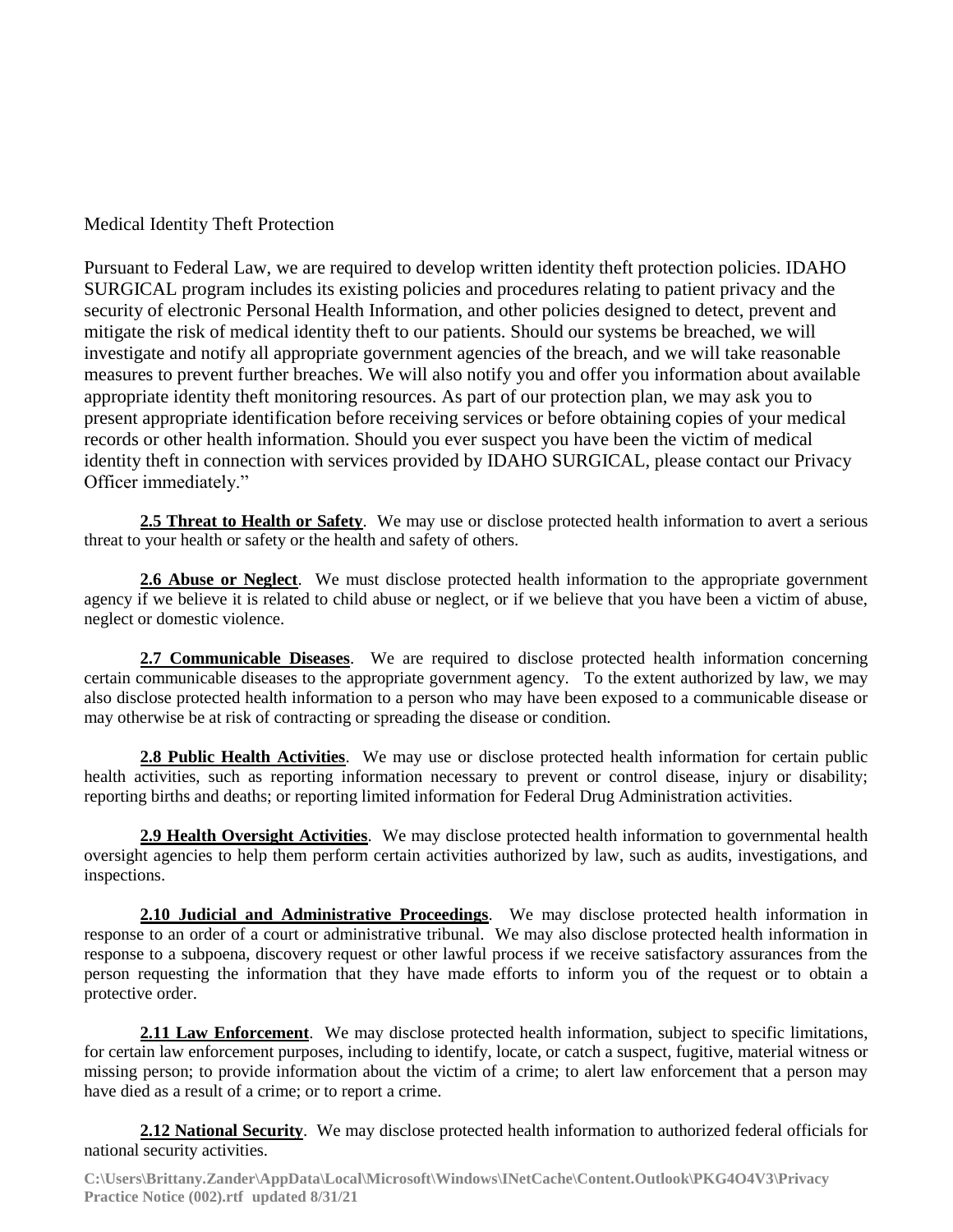**2.13 Coroners and Funeral Directors**. We may disclose protected health information to a coroner or medical examiner to identify a deceased person, determine cause of death, or permit the coroner or medical examiner to fulfill their legal duties. We may also disclose information to funeral directors to allow them to carry out their duties.

**2.14 Organ Donation**. We may use or disclose protected health information to organ procurement organizations or other entities engaged in the procurement, banking, or transplantation of cadaveric organs or tissue.

**2.15 Research**. We may use or disclose protected health information for research if approved by an institutional review board or privacy board and appropriate steps have been taken to protect the information.

**2.16 Workers' Compensation**. We may disclose protected health information as authorized by workers' compensation laws and other similar legally-established programs.

**2.17 Appointment and Services**. We may use or disclose protected health information to contact you to provide appointment reminders, or to provide information about treatment alternatives or other health-related benefits and services that may be of interest to you.

**2.18 Marketing of Health Related Services of the Medical Practice**. We may use or disclose protected health information for limited marketing activities, including face-to-face communications with you about our services.

**2.19 Business Associates**. We may disclose protected health information to our third party business associates who perform activities involving protected information for us, *e.g.,* billing or transcription services. Our contracts with the business associates require them to protect your health information.

**2.20 Military**. If you are in the military, we may disclose protected health information as required by military command authorities.

**2.21 Inmates or Persons in Police Custody**. If you are an inmate or in the custody of law enforcement, we may disclose protected health information if necessary for your health care, for the health and safety of others, or for the safety or security of the correctional institution.

## **3. USES AND DISCLOSURES OF INFORMATION THAT WE MAY MAKE UNLESS YOU OBJECT**.

We may use and disclose protected health information in the following instances without your written authorization unless you object. If you object, please notify the Privacy Contact identified in Section 1.

**3.1 Persons Involved in Your Health Care**. Unless you object, we may disclose protected health information to a member of your family, relative, close friend, or other person identified by you who is involved in your health care or the payment of your health care. We will limit the disclosure to the protected health information relevant to that person's involvement in your health care or payment.

**3.2 Notification**. Unless you object, we may use or disclose protected health information to notify a family member or other person responsible for your care of your location and condition. Among other things, we may disclose protected health information to a disaster relief agency to help notify family members.

# **4. USES AND DISCLOSURES OF INFORMATION THAT WE MAY MAKE WITH YOUR WRITTEN AUTHORIZATION**.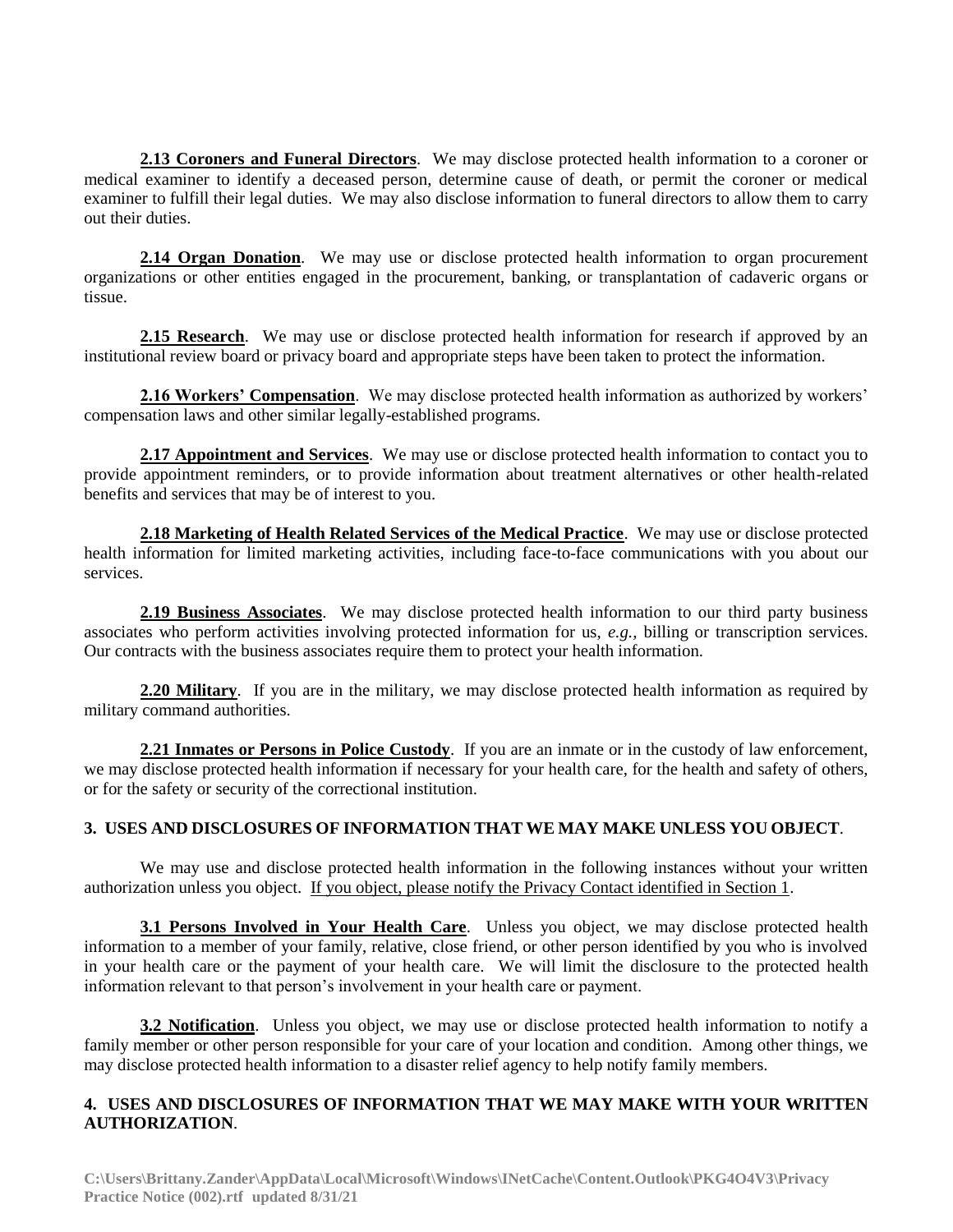We require and will obtain a written authorization from you before using or disclosing your protected health information for purposes other than those summarized above. You may revoke your authorization by submitting a written notice to the Privacy Contact identified in Section 1.

**4.1 Marketing.** We must also obtain your written permission (authorization) prior to using your PHI to send you any marketing materials. However, we may communicate with you about products or services related to your treatment, case management, or care coordination, or alternative treatments, therapies, healthcare providers, or care settings without your permission. For example, we may not sell your personal health information without your written consent.

**4.2 Uses and Disclosures of Your Highly Confidential Information.** Federal and state law requires special privacy protections for certain highly confidential information about you, including any portion of your personal health information that is (a) kept in psychotherapy notes; (b) about mental health and developmental disabilities services; (c) about alcohol and drug abuse prevention, treatment and referral; (d) about HIV/AIDS testing, diagnosis or treatment; (e) about sexually transmitted disease(s); (f) about genetic testing; (g) about child abuse and neglect; (h) about domestic abuse of an adult with a disability; (i) about sexual assault; or (j) Invitro Fertilization (IVF). Before we share your highly confidential information for a purpose other than those permitted by law, we must obtain your written permission.

# **5. YOUR RIGHTS CONCERNING YOUR PROTECTED HEALTH INFORMATION**.

You have the following rights concerning your protected health information. To exercise any of these rights, you must submit a written request to the Privacy Contact identified below.

**5.1 Right to Request Additional Restrictions**. You may request additional restrictions on the use or disclosure of your protected health information for treatment, payment or health care operations. We are *not* required to agree to a requested restriction. If we agree to a restriction, we will comply with the restriction unless an emergency or the law prevents us from complying with the restriction, or until the restriction is terminated. We must grant your request to a restriction on disclosure of your personal health information to a health plan if you have paid for the health care item in full out of pocket.

**5.2 Right to Receive Communications by Alternative Means**. We normally contact you by telephone or mail at your home address. You may request that we contact you by some other method or at some other location. We will not ask you to explain the reason for your request. We will accommodate reasonable requests. We may require that you explain how payment will be handled if an alternative means of communication is used.

**5.3 Right to Inspect and Copy Records**. You may inspect and obtain a copy of protected health information that is used to make decisions about your care or payment for your care. We may charge you a reasonable cost-based fee for providing the records. We may deny your request under limited circumstances, *e.g.*, if you seek psychotherapy notes; information prepared for legal proceedings; or if disclosure may result in substantial harm to you or others.

**5.4 Right to Request Amendment to Record**. You may request that your protected health information be amended. You must explain the reason for your request in writing. We may deny your request if we did not create the record unless the originator is no longer available; if you do not have a right to access the record; or if we determine that the record is accurate and complete. If we deny your request, you have the right to submit a statement disagreeing with our decision and to have the statement attached to the record.

**5.5 Right to an Accounting of Certain Disclosures**. You may receive an accounting of certain disclosures we have made of your protected health information for disclosures after April 14, 2003. We are not required to account for disclosures for treatment, payment, or health care operations; to family members or others